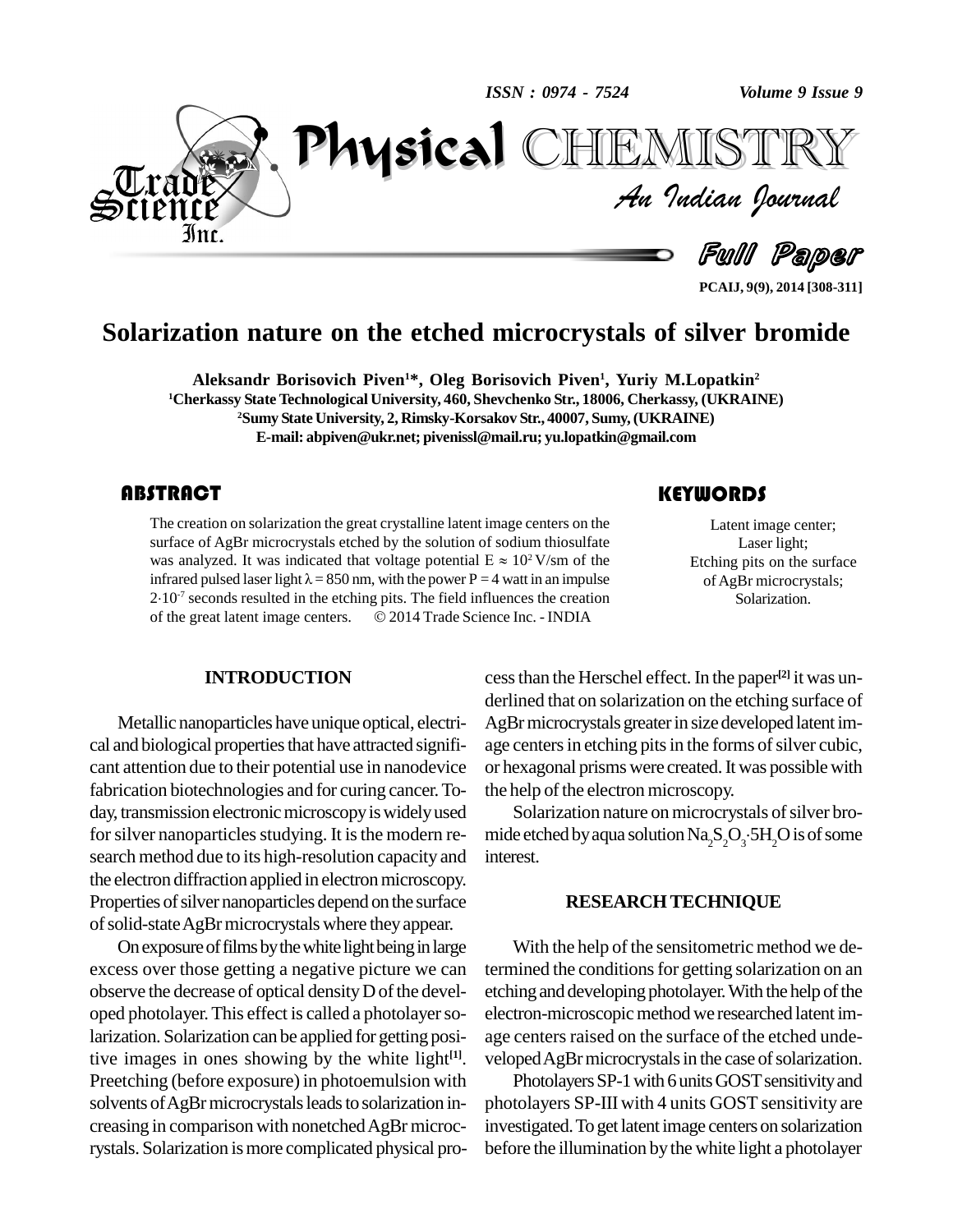was put in darkness into 50% aqua solution of sodium thiosulfate ( $\text{Na}_2\text{S}_2\text{O}_3$ :5H<sub>2</sub>O) with the concentration 125  $g/l$  for 90 seconds. Aqua solution of sodium thiosulfate was paddled with a soft rubber brush on the surface of the photolayer. After being etched AgBr microcrystal was washed with distilled water, baked in darknessin the dustproof and shadowed place. Then it was ex posed during 1 second, 2 seconds, 3 seconds, 4 sec onds by the while light in sensitometer  $\Phi CP-41$  via the optical wedge, and undeveloped sensitograms on the photolayer were obtained.

Ï

Photolayer development took 240 seconds in the etch<br>
Photolayer development took 240 seconds in the ing!<br>
Chibisov's developer at a temperature 293 ± 0,1 K. fate Optical densityD was measured with the micropho-Chibisov's developer at a temperature  $293 \pm 0.1$  K. fate<br>Optical density D was measured with the micropho-<br>tometer M $\Phi$ -2 after being developed and fixed. Characteristic curves(Figure. 1) with the help of which the solarization existence domain for small expositions 1-4 seconds and small D were calculated.

Native AgBr microcrystals etched by sodium thiosulfate were taken out of photoemulsion for electron microscope investigation. They were applied on the clean glass plate. After drying in darkness the plate with AgBr microcrystal was deposited over the area of the optical wedge of the sensitometer where the peak solarization took place. The area was indicated with the help of characteristic curves. The plate with AgBr microcrystal was dipped into 1% collodian liquid in amylacetate.In such a way collodion replicas with AgBr microcrystals were prepared. Those replicas did not tone with car bon. Before and during the work of an electronic mi croscope theywere chilled down with liquid nitrogen. Photography replicas of AgBr microcrystal was made limit with the electronic microscope BS-613 of the firm taken. aphy replicas of AgBr microcrystal was macentum electronic microscope BS-613 of the firm<br>with resolution not worse than 4,5 Å.

The etching pits appear on etching by 50% aqua  $0.8$ solution of sodium thiosulfate on the surface of AgBr microcrystals.In papers **[4]** it wasfixed that etching pits were in dislocation exit points. They can have differ ent sizes, and they depend on the solvent strength, the  $\frac{0.4}{0.4}$ solvent temperature, the duration of etching, crystal symmetry.

Ionic crystals NaCl and AgBr have point symmetry group m3m**[4,5]**. Thus, etching pits as a rule are in the form of cubic deepenings. On the flat sides of etching pits there are unbalanced electric charges<sup>[4]</sup>, which can  $\qquad \qquad 0,$ lead to the latent image centers.

## Full Paper **EXPERIMENTALRESULTSAND DISCUSSION**

Characteristic curves of the layer (SP-III, 4 units) etched during 240 seconds by 50% aqua solution  $\text{Na}_2\text{S}_2\text{O}_3$ :5H<sub>2</sub>O before being exposed by the white light during 1 second  $(1)$ , 2 seconds  $(2)$ , 3 seconds  $(3)$  and 4 seconds(4) are shown in Figure 1.

Electron microscopic picture of a native undevel oped AgBr microcrystal is shown in Figure 2. There are etching pits on its surface after having being etched during 90 seconds by 50% aqua solution of sodium thiosulfate (Na<sub>2</sub>S<sub>2</sub>O<sub>3</sub>.5H<sub>2</sub>O) with the concentration 125 g/l.

Electron microscopic picture of collodion replica from the undeveloped AgBr microcrystal having being etched during 2 minutes by 50% aqua solution of sodium thiosulfate ( $\text{Na}_2\text{S}_2\text{O}_3$ :5H<sub>2</sub>O) with the concentration 125 g/l is shown in Figure 3. For partial etching of a photolayer the solution of sodium thiosulfate with 50% concentration out of the standard fixage 250 g of  $Na<sub>2</sub>S<sub>2</sub>O<sub>3</sub>·5H<sub>2</sub>O$  for 1 liter of distilled water was used. The duration of exposition by the white light was 4 seconds.Greatlatentimage centersin the formof hex right and cubic prisms were evident.

Via the scale of magnification (Figure 3) we have determined that crystalline latent image centers on solarization have the size of 210 nm. It is consistent with the sizes of latent image centers got for the solarization area in the paper **[6]**.

There are cubic etching pits of different sizes in Figure 2.

In Figure 1 magnitudes for making Figure 4 are taken.

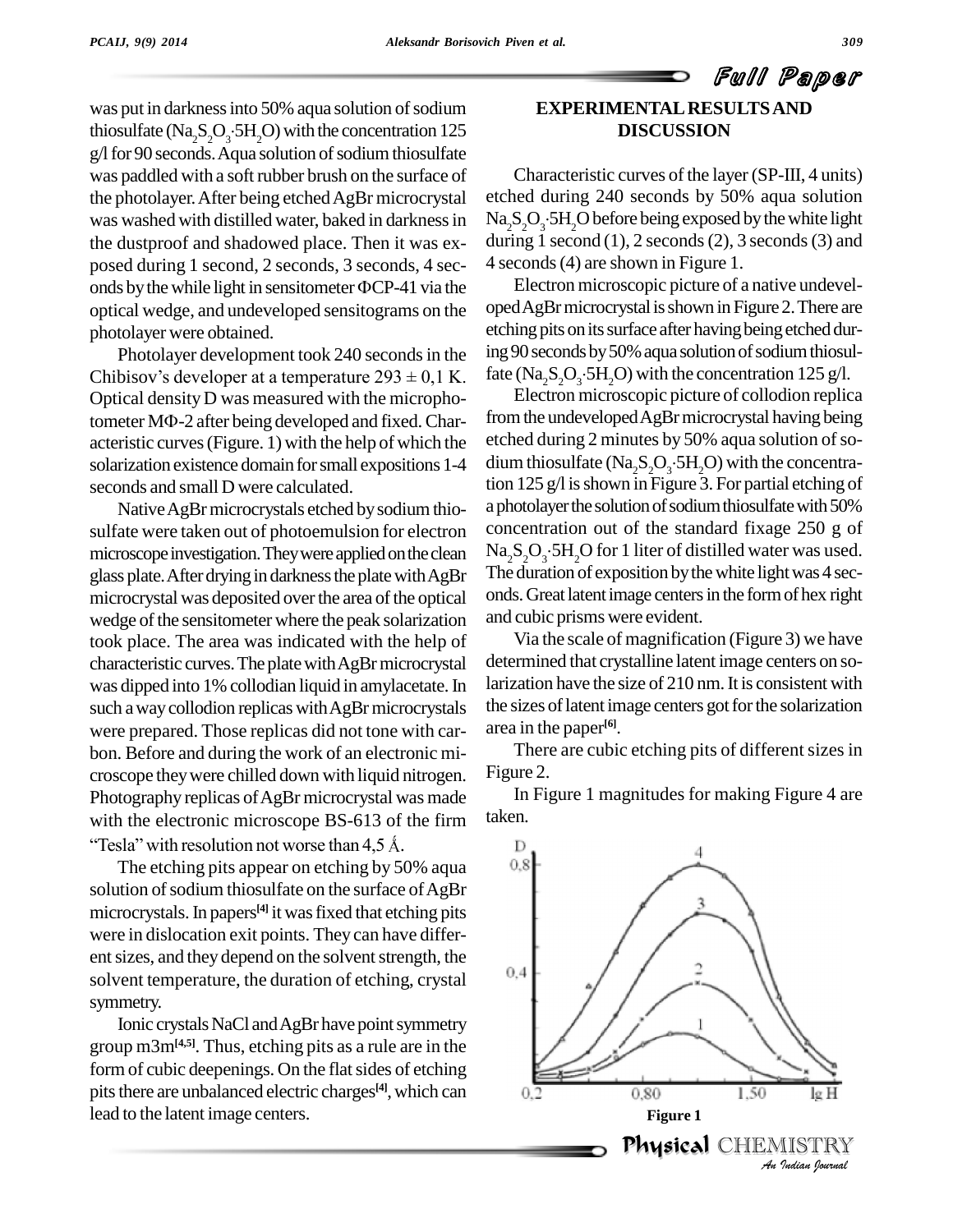Full Paper



**Figure 2**



**Figure 3**

The results given in Figures 2 and 3 can be explained by the fact that cube sides of etching pits(type 2) for AgBr microcrystals consist of Ag<sup>+</sup> ions. Ag<sup>+</sup> ions on the sides of etching pits have free unbalanced bonds. Photoelectrons having got as a result of AgBr microcrystals expansion by the white light can get into etching pits and make withAg + ions neutralsilver atoms.Itwill lead to the creation of latent image centers in etching pits<sup>[4]</sup>.

There is an electrical field by the microcrystal surface. There are different voltage potentials 0,2 volt in photoemulsion on the surface of AgBr microcrystals. But as the potential fall takes place in small distance (AgBr<br>microcrystals in photoemulsion SP-1 with 6 units GOST<br>sensitivity have the size  $\sim 1 \,\mathrm{\mu m}$ ) there is an electrical field microcrystals in photoemulsion SP-1 with 6 units GOST<br>sensitivity have the size  $\sim 1 \,\mu$ m) there is an electrical field<br>with strength E =  $2.10^3$  V/sm. That electrical field apwith strength  $E = 2.10<sup>3</sup> V$ /sm. That electrical field appear at the cost of charged electric dislocations of AgBr microcrystals with high level of defects. That field facilitates photoelectrons movement to etching pits of AgBr microcrystals. Taking into consideration the scale magnification shown in Figure 3 we can calculate a side of



**Figure 4 : Dependence of voltage potential in etching pits on the volume of latent image centers in the sepits created on solarization.**

| <b>TABLE 1</b> |  |
|----------------|--|
|----------------|--|

| $N_2$ | <b>Laser</b> wave<br>length (nm) | <b>Pulse laser</b><br>capacity (Watt) | Deep of cubic<br>etching pit<br>$\cdot 10^{-6}$ (m) | Volume of latent image center in The electric field strength in<br>cubic etching pit $\cdot 10^{-12}$ (m <sup>3</sup> ) | etching pit $10^2$ (V/sm) |
|-------|----------------------------------|---------------------------------------|-----------------------------------------------------|-------------------------------------------------------------------------------------------------------------------------|---------------------------|
|       | 850                              | 4                                     | 0,02                                                | 8                                                                                                                       | 0,4                       |
|       | 850                              | 4                                     | 0,032                                               | 32,7                                                                                                                    | 0,6                       |
|       | 850                              | 4                                     | 0,037                                               | 50,6                                                                                                                    | 0,74                      |
|       | 850                              | 4                                     | 0,046                                               | 97.3                                                                                                                    | 0,92                      |
|       | 850                              | 4                                     | 0.0697                                              | 338,6                                                                                                                   | 1,4                       |